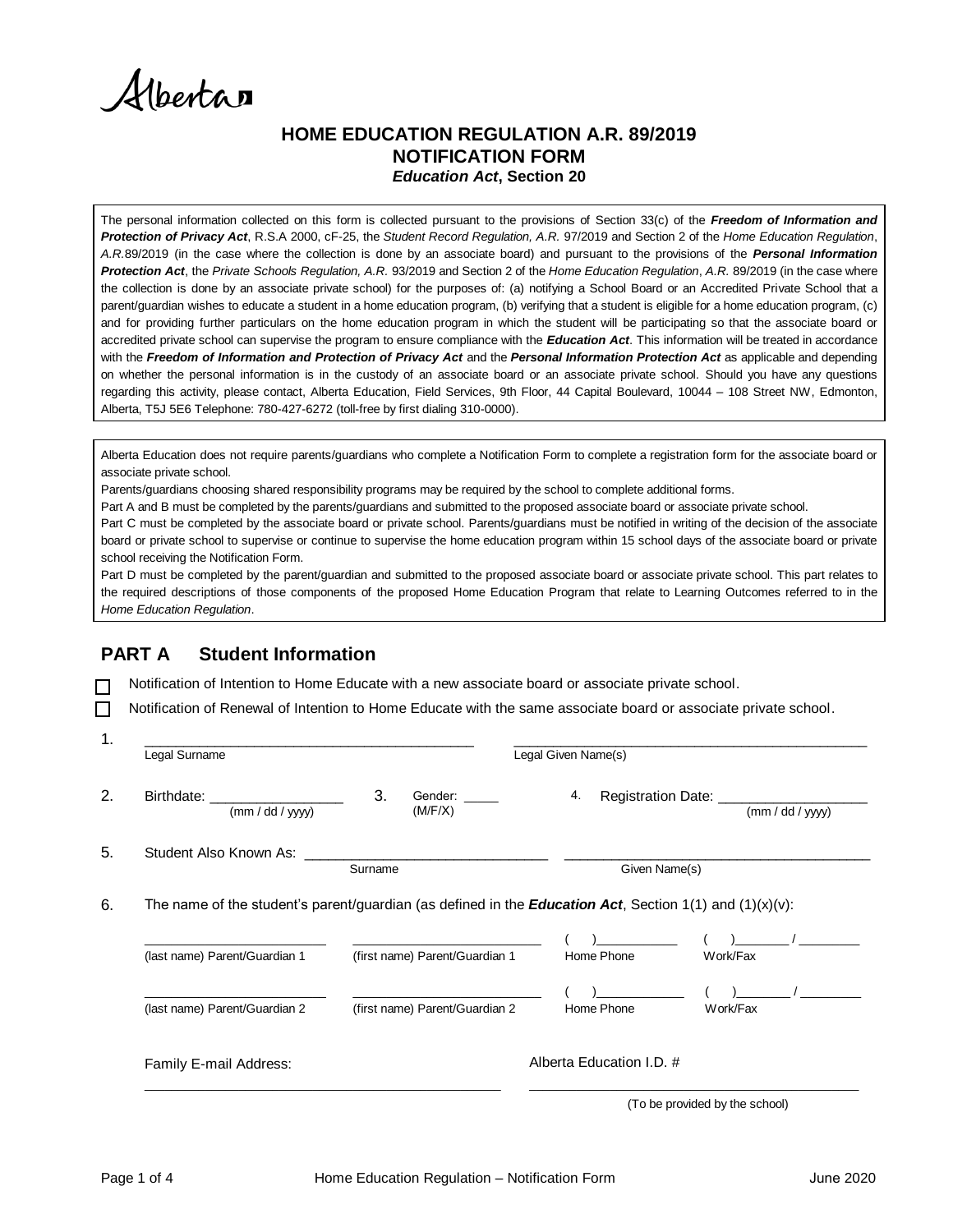7. The address and telephone number of the student:

| Street address or legal description                                                                                                                                                                                                                                                                                                                            |                                                                                                                        | (Area code) Telephone number |              |
|----------------------------------------------------------------------------------------------------------------------------------------------------------------------------------------------------------------------------------------------------------------------------------------------------------------------------------------------------------------|------------------------------------------------------------------------------------------------------------------------|------------------------------|--------------|
| Community                                                                                                                                                                                                                                                                                                                                                      | Province                                                                                                               |                              | Postal Code  |
| The address and telephone number of the parent/guardian (if different from the student's):                                                                                                                                                                                                                                                                     |                                                                                                                        |                              |              |
| Street address or legal description                                                                                                                                                                                                                                                                                                                            |                                                                                                                        | (Area code) Telephone number |              |
| Community                                                                                                                                                                                                                                                                                                                                                      | Province                                                                                                               | Postal Code                  |              |
| The address where the education program is to be conducted (if different from the above):                                                                                                                                                                                                                                                                      |                                                                                                                        |                              |              |
| Street address or legal description                                                                                                                                                                                                                                                                                                                            |                                                                                                                        | (Area code) Telephone number |              |
| Community                                                                                                                                                                                                                                                                                                                                                      | Province                                                                                                               | Postal Code                  |              |
| which the student is lawfully admitted to Canada for permanent or temporary residence, and the expiry date of that<br>visa or other document:                                                                                                                                                                                                                  |                                                                                                                        |                              |              |
|                                                                                                                                                                                                                                                                                                                                                                |                                                                                                                        |                              |              |
| Education program and name of school or name of associate board or associate private school for the previous                                                                                                                                                                                                                                                   |                                                                                                                        |                              |              |
| Is assistance required in preparing the home education program plan? (Check one)                                                                                                                                                                                                                                                                               |                                                                                                                        | Yes                          | No           |
| Provide the name of the person(s) providing the home education program or instructing the home education<br>program, if not the parent/guardian:                                                                                                                                                                                                               |                                                                                                                        |                              |              |
| a) For associate school boards - please see note below:                                                                                                                                                                                                                                                                                                        |                                                                                                                        |                              |              |
| If you wish to declare that you are an Aboriginal person, please specify:<br>$\Box$ Status Indian/First Nations                                                                                                                                                                                                                                                | $\Box$ Non-Status Indian/First Nations                                                                                 | $\Box$ Métis                 | $\Box$ Inuit |
| Alberta Education is collecting this personal information pursuant to section 33(c) of the Freedom of Information and<br>Protection of Privacy (FOIP) Act as the information relates directly to and is necessary to meet its mandate and<br>responsibilities to measure system effectiveness over time and develop policies, programs and services to improve | Aboriginal learner success. Alberta school boards are also collecting this information pursuant to the same section in |                              |              |

For more information, please contact the office of the Director, Strategy and System Supports, First Nations, Métis and Inuit Education Directorate, Alberta Education at 780-427-8501 (toll-free by first dialing 310-0000). If you have questions regarding the collection activity by your school board, please contact the School Board Superintendent.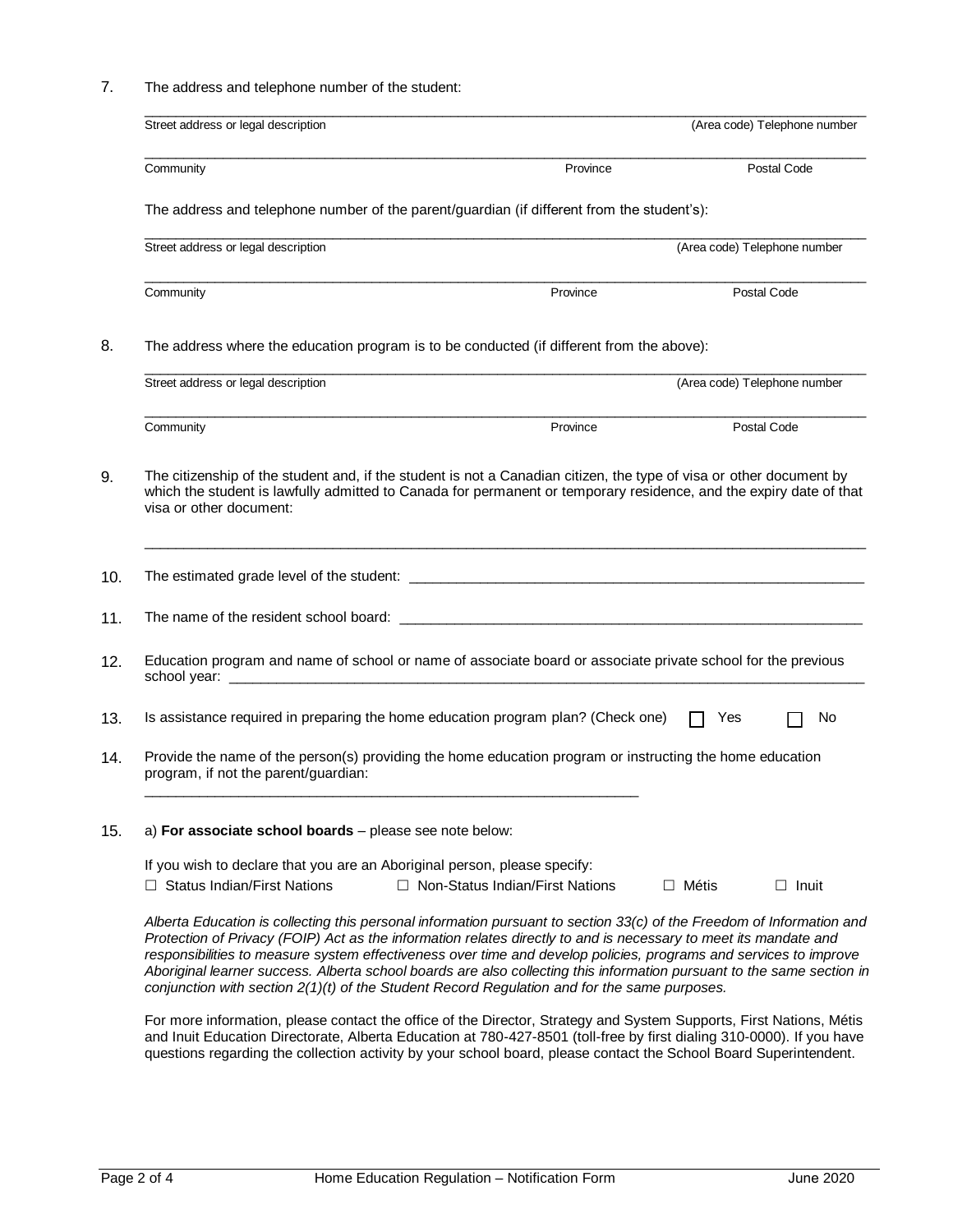b) **For associate private schools (if private school is a Level 2 Accredited Funded Private School)** – please see note below:

| If you wish to declare that you are an Aboriginal person, please specify: |                                   |              |              |
|---------------------------------------------------------------------------|-----------------------------------|--------------|--------------|
| $\Box$ Status Indian/First Nations                                        | □ Non-Status Indian/First Nations | <b>Métis</b> | $\Box$ Inuit |

|  |  | Inui |  |
|--|--|------|--|
|  |  |      |  |

*Alberta Education is collecting this personal information pursuant to section 33(c) of the Freedom of Information and Protection of Privacy Act (FOIP Act) as the information relates directly to and is necessary to meet its mandate and responsibilities to measure system effectiveness over time and develop policies, programs and services to improve Aboriginal learner success.*

*Pursuant to section 13 and 14 of the Personal Information Protection Act (PIPA), Level 2 accredited private schools in Alberta are collecting this information in order to develop policies, programs and services to improve Aboriginal learner success.*

For more information, please contact the office of the Director, Strategy and System Supports, First Nations, Métis and Inuit Education Directorate, Alberta Education at 780-427-8501 (toll-free by first dialing 310-0000). If you have questions regarding the collection activity by the school, please contact the school principal.

16. Section 23 Francophone Education Eligibility Declaration

|                                                                                          | Section 2 (1) of the Student Record Regulation states that:                                                                                                                                                                                                                                                                                                                                                                                                                                                                                                          |
|------------------------------------------------------------------------------------------|----------------------------------------------------------------------------------------------------------------------------------------------------------------------------------------------------------------------------------------------------------------------------------------------------------------------------------------------------------------------------------------------------------------------------------------------------------------------------------------------------------------------------------------------------------------------|
| *To be<br>completed only<br>if associate<br>board is<br>supervising<br>Home<br>Education | The student record for a student or child must contain all information affecting the decisions made<br>about the education of the student or child that is collected or maintained by a board or an private early<br>childhood services program operator, regardless of the manner in which the student record is<br>maintained or stored including<br>(s) in the case of a student record maintained by a board, other than a person responsible for the<br>operation of a private school, if the parent/guardian of the student or child has the right to have the |
|                                                                                          | student or child receive primary and secondary school instruction in the French language under section<br>23 of the Canadian Charter of Rights and Freedoms, a notation to indicate that and a notation to<br>indicate whether the parent/guardian wishes to exercise that right.                                                                                                                                                                                                                                                                                    |

Pursuant to Section 23 of the *Canadian Charter of Rights and Freedoms*:

Citizens of Canada

- whose first language learned and still understood is French; or
- who have received their primary school instruction in Canada in French have the right to have their children receive primary and secondary instruction in French; or
- of whom any child has received or is receiving primary or secondary school instruction in French in Canada, have the right to have all their children receive primary and secondary school instruction in the same language.

In Alberta, parents/guardians can only exercise this right by enrolling their child in a French first language (Francophone) program offered by a Francophone Regional authority.

| А. |            |                   | According to the criteria above as set out in the Canadian Charter of Rights and Freedoms, are you eligible to have your child receive a French<br>first language (Francophone) education? (Please place an X in the appropriate box.) |
|----|------------|-------------------|----------------------------------------------------------------------------------------------------------------------------------------------------------------------------------------------------------------------------------------|
|    | $\Box$ Yes | $\overline{1}$ No | I Do not know                                                                                                                                                                                                                          |

B. If yes, do you wish to exercise your right to have your child receive a French first language (Francophone) education?

 $\Box$  Yes  $\Box$  No

# **PART B Declaration by Parent/Guardian**

I/We,  $\blacksquare$  is the parent(s)/guardians(s) of  $\blacksquare$ the student, declare to the best of my/our knowledge that the home education program and the activities selected for the home education program will enable the student (check as applicable):

 $\Box$  to achieve the outcomes contained in the Alberta Programs of Study.

to achieve the outcomes contained in the Schedule included in the *Home Education Regulation*.

In addition, I/We understand and agree that the instruction and evaluation of my/our child's progress is my/our responsibility and that the associate board or private school will supervise and evaluate my/our child's progress in accordance with the *Home Education Regulation*.